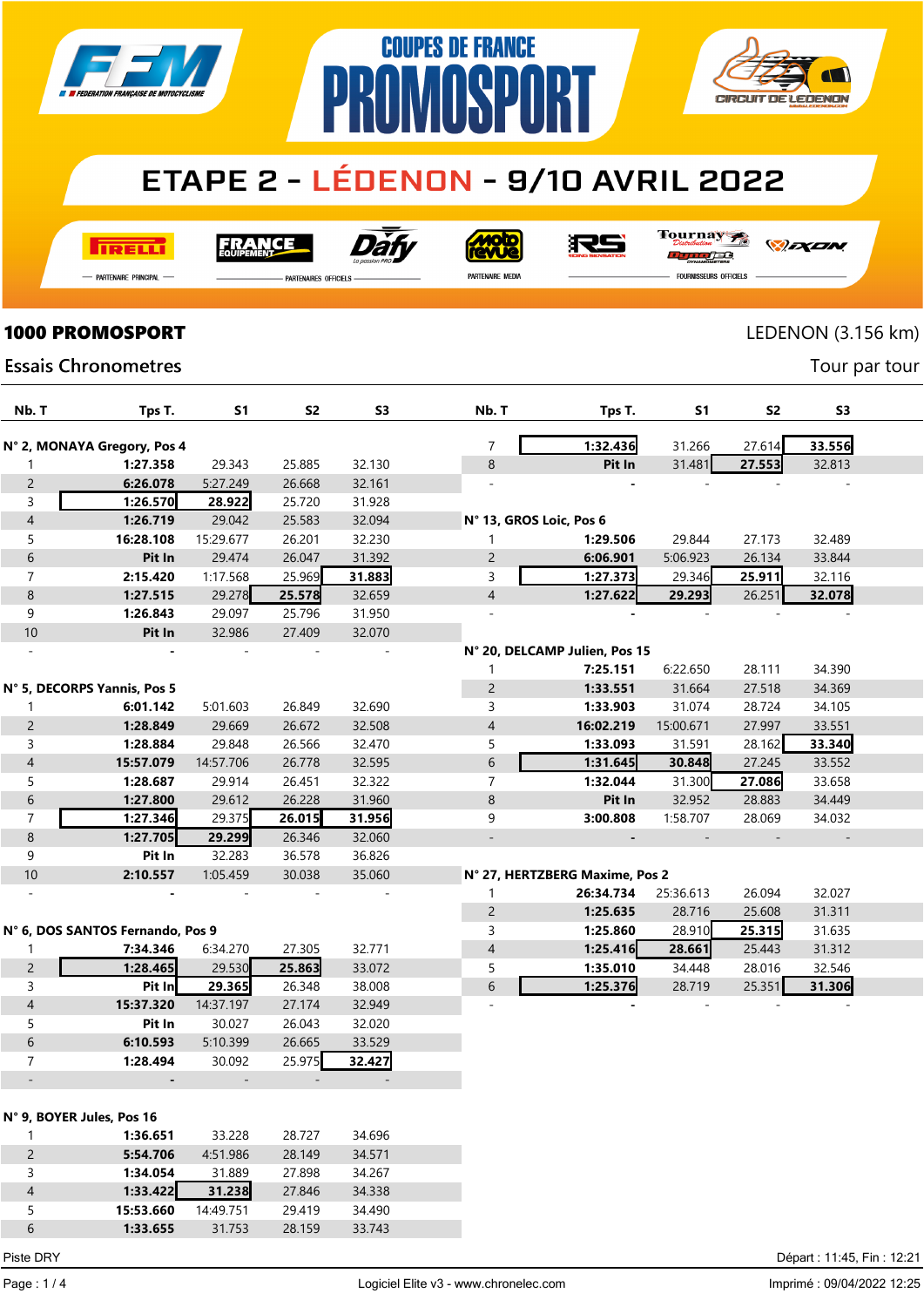

## **ETAPE 2 - LÉDENON - 9/10 AVRIL 2022**

**COUPES DE FRANCE** 

**PROMOSPORT** 

**TRELL** 

**FRANCE** 



**Moto** 

RS

Tournay rac

*DEXEN* 

**CIRCUIT DE LEDENON** 

-<br>Partenaire Principal

.<br>PARTENAIRES OFFICIELS

PARTENAIRE MEDIA

FOURNISSEURS OFFICIELS

### **1000 PROMOSPORT** LEDENON (3.156 km)

 $\blacksquare$ 

Tour par tour

#### **Essais Chronometres**

|                          |                                   | <b>S1</b>      |                |                          |                          |                                  |           |                | S <sub>3</sub> |  |
|--------------------------|-----------------------------------|----------------|----------------|--------------------------|--------------------------|----------------------------------|-----------|----------------|----------------|--|
| Nb. T                    | Tps T.                            |                | S <sub>2</sub> | S3                       | Nb. T                    | Tps T.                           | S1        | S <sub>2</sub> |                |  |
|                          | N° 28, PASINI Kevin, Pos 17       |                |                |                          | N° 57, ROY Maxime, Pos 8 |                                  |           |                |                |  |
| 1                        | 1:37.444                          | 33.865         | 28.589         | 34.990                   | 1                        | 1:28.999                         | 29.939    | 26.598         | 32.462         |  |
| $\overline{c}$           | 6:00.501                          | 4:57.110       | 28.697         | 34.694                   | $\overline{c}$           | 6:08.484                         | 5:08.846  | 26.610         | 33.028         |  |
| 3                        | 1:34.212                          | 31.886         | 27.957         | 34.369                   | 3                        | 1:29.104                         | 29.870    | 26.730         | 32.504         |  |
| $\overline{\mathcal{L}}$ | 1:36.170                          | 32.402         | 28.849         | 34.919                   | $\overline{4}$           | 1:27.878                         | 29.441    | 26.179         | 32.258         |  |
| 5                        | 15:27.266                         | 14:24.263      | 28.270         | 34.733                   | L.                       |                                  | 29.775    |                |                |  |
| 6                        | 1:34.795                          | 32.237         | 27.920         | 34.638                   |                          |                                  |           |                |                |  |
| $\overline{7}$           | 1:33.796                          | 31.745         | 27.640         | 34.411                   |                          | N° 59, ROULX Hugo, Pos 10        |           |                |                |  |
| $\bf 8$                  | 1:33.039                          | 31.449         | 27.437         | 34.153                   | 1                        | 1:29.272                         | 30.004    | 27.035         | 32.233         |  |
| 9                        | 1:32.645                          | 31.358         | 27.354         | 33.933                   | $\overline{\phantom{a}}$ | $\overline{a}$                   |           |                |                |  |
| $10\,$                   | 1:32.759                          | 31.272         | 27.554         | 33.933                   |                          |                                  |           |                |                |  |
| 11                       | 1:33.098                          | 31.336         | 27.671         | 34.091                   |                          | N° 63, CHAMPOMIER Pierre, Pos 11 |           |                |                |  |
| $\Box$                   | $\overline{\phantom{a}}$          | $\blacksquare$ | $\overline{a}$ | $\overline{\phantom{a}}$ | 1                        | 1:33.293                         | 31.686    | 27.516         | 34.091         |  |
|                          |                                   |                |                |                          | $\overline{c}$           | 6:27.836                         | 5:26.008  | 27.763         | 34.065         |  |
|                          | N° 33, FERNANDES Jonathan, Pos 12 |                |                |                          | 3                        | 1:32.319                         | 31.437    | 27.174         | 33.708         |  |
| 1                        | 1:34.649                          | 32.319         | 28.153         | 34.177                   | $\overline{\mathcal{A}}$ | 1:31.468                         | 30.951    | 26.937         | 33.580         |  |
| $\overline{c}$           | 5:59.702                          | 4:57.650       | 27.453         | 34.599                   | 5                        | 15:44.357                        | 14:41.994 | 28.412         | 33.951         |  |
| 3                        | 1:31.812                          | 30.639         | 27.486         | 33.687                   | 6                        | 1:31.924                         | 31.250    | 27.407         | 33.267         |  |
| $\overline{\mathcal{L}}$ | 1:32.851                          | 31.140         | 27.610         | 34.101                   | $\boldsymbol{7}$         | 1:31.074                         | 30.768    | 26.899         | 33.407         |  |
| 5                        | 15:54.777                         | 14:53.003      | 27.771         | 34.003                   | 8                        | 1:30.269                         | 30.694    | 26.555         | 33.020         |  |
| 6                        | 1:32.010                          | 31.107         | 27.594         | 33.309                   | 9                        | 1:30.534                         | 30.717    | 26.639         | 33.178         |  |
| $\overline{7}$           | 1:31.742                          | 30.986         | 27.450         | 33.306                   | 10                       | 1:30.223                         | 30.411    | 26.843         | 32.969         |  |
| $\,8\,$                  | 1:31.528                          | 31.119         | 27.181         | 33.228                   |                          |                                  |           |                |                |  |
| 9                        | 1:31.023                          | 30.958         | 27.019         | 33.046                   |                          |                                  |           |                |                |  |
| $10$                     | 1:31.856                          | 30.716         | 27.496         | 33.644                   |                          | N° 66, BEAUNE Lilian, Pos 14     |           |                |                |  |
| 11                       | 1:37.815                          | 32.081         | 30.671         | 35.063                   | 1                        | 6:08.107                         | 5:04.569  | 28.919         | 34.619         |  |
| $\Box$                   |                                   |                |                | $\equiv$                 | $\overline{c}$           | 1:33.668                         | 31.133    | 28.885         | 33.650         |  |
|                          |                                   |                |                |                          | 3                        | 1:31.519                         | 30.843    | 27.295         | 33.381         |  |
|                          | N° 48, JACOB Kevin, Pos 7         |                |                |                          | $\overline{\mathcal{L}}$ | 15:41.257                        | 14:38.260 | 28.702         | 34.295         |  |
| 1                        | 1:32.135                          | 31.792         | 27.214         | 33.129                   | 5                        | 1:32.878                         | 31.576    | 27.651         | 33.651         |  |
| $\overline{c}$           | 5:51.429                          | 4:51.687       | 26.630         | 33.112                   | 6                        | 1:32.523                         | 31.328    | 27.528         | 33.667         |  |
| 3                        | 1:29.017                          | 29.782         | 26.558         | 32.677                   | $\overline{7}$           | 1:33.741                         | 31.507    | 27.200         | 35.034         |  |
| $\overline{\mathcal{L}}$ | 1:28.294                          | 29.736         | 26.293         | 32.265                   | 8                        | 1:31.470                         | 30.833    | 27.250         | 33.387         |  |
| 5                        | 15:51.628                         | 14:52.314      | 26.719         | 32.595                   | 9                        | 1:32.255                         | 31.320    | 27.560         | 33.375         |  |
| 6                        | 1:28.331                          | 29.970         | 26.106         | 32.255                   | 10                       | 1:31.639                         | 30.985    | 27.270         | 33.384         |  |
| $\overline{7}$           | 1:27.936                          | 29.694         | 26.173         | 32.069                   |                          |                                  |           |                |                |  |
| 8                        | 1:27.645                          | 29.619         | 25.808         | 32.218                   |                          |                                  |           |                |                |  |
| 9                        | 1:27.681                          | 29.609         | 25.981         | 32.091                   |                          |                                  |           |                |                |  |
| 10                       | 1:28.913                          | 29.600         | 27.267         | 32.046                   |                          |                                  |           |                |                |  |
| 11                       | 1:27.878                          | 29.689         | 25.994         | 32.195                   |                          |                                  |           |                |                |  |
| $\overline{a}$           | $\blacksquare$                    |                | L,             | $\overline{\phantom{a}}$ |                          |                                  |           |                |                |  |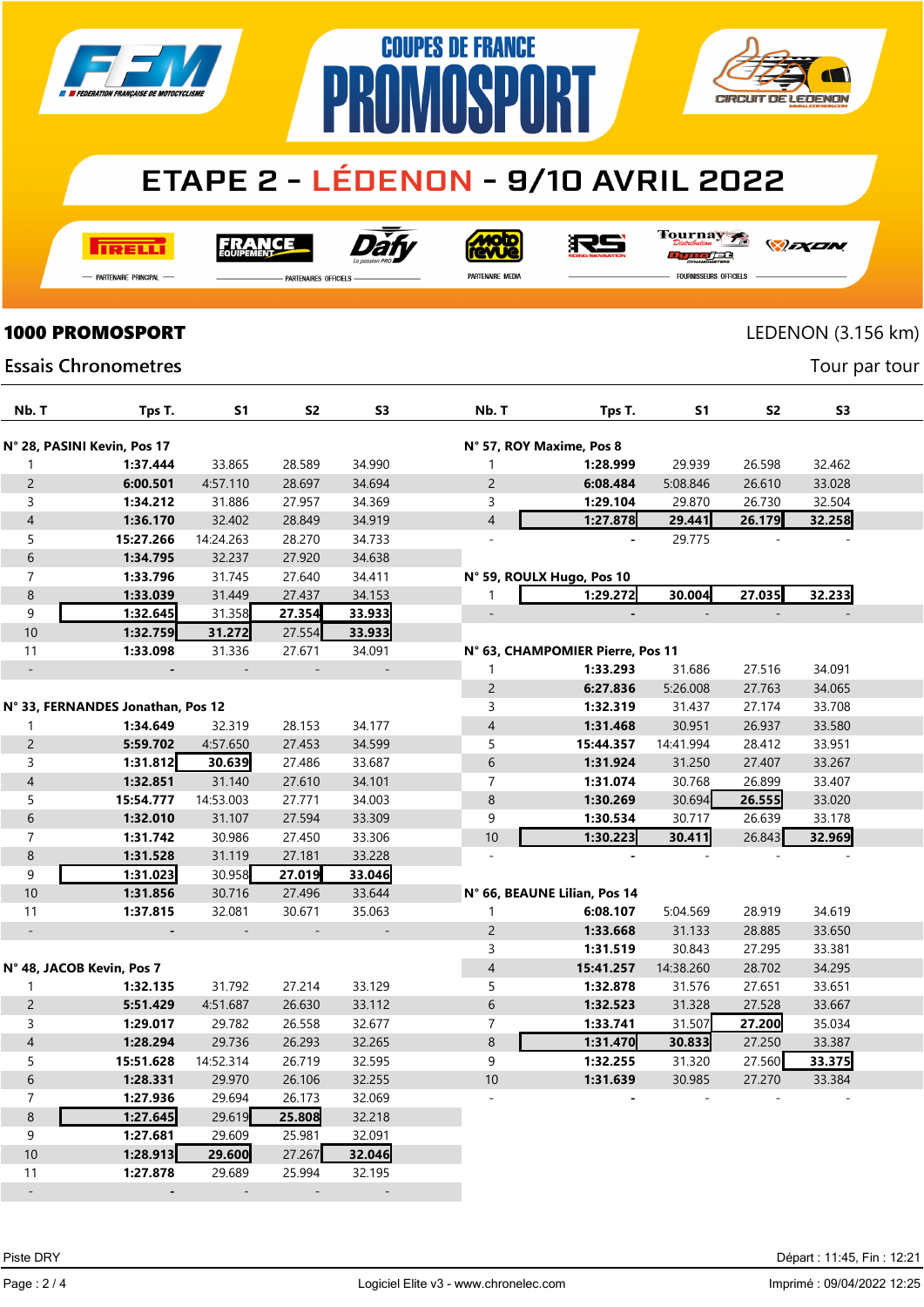

# **ETAPE 2 - LÉDENON - 9/10 AVRIL 2022**

**COUPES DE FRANCE** 

**AMASP** 

**TRELL** 

FRANCE



**MOLO** 

RS

Tournay JEG

*DEXEN* 

**CIRCUIT DE LEDENON** 

- Partenaire Principal

**PARTENAIRES OFFICIELS** 

PR

PARTENAIRE MEDIA

FOURNISSEURS OFFICIELS

Tour par tour

### **1000 PROMOSPORT** LEDENON (3.156 km)

### **Essais Chronometres**

| Nb. T          | Tps T.                         | S <sub>1</sub> | <b>S2</b> | S <sub>3</sub> | Nb. T                    | Tps T.   | <b>S1</b> | <b>S2</b> | S <sub>3</sub> |
|----------------|--------------------------------|----------------|-----------|----------------|--------------------------|----------|-----------|-----------|----------------|
|                | N° 70, GIRARDET Hugo, Pos 3    |                |           |                | 9                        | 1:31.772 | 30.646    | 27.718    | 33.408         |
| 1              | 7:44.395                       | 6:44.537       | 26.957    | 32.901         | $10\,$                   | Pit In   | 31.472    | 31.851    | 35.543         |
| $\mathsf{2}\,$ | 1:27.869                       | 29.648         | 26.084    | 32.137         | $\overline{\phantom{a}}$ |          |           |           |                |
| 3              | 1:27.189                       | 29.407         | 25.732    | 32.050         |                          |          |           |           |                |
| $\overline{4}$ | 16:34.592                      | 15:36.658      | 25.949    | 31.985         |                          |          |           |           |                |
| 5              | 1:26.466                       | 29.219         | 25.623    | 31.624         |                          |          |           |           |                |
| $\sqrt{6}$     | 1:27.474                       | 29.370         | 25.876    | 32.228         |                          |          |           |           |                |
| 7              | 1:26.029                       | 29.109         | 25.411    | 31.509         |                          |          |           |           |                |
| $\,8\,$        | 1:26.430                       | 29.230         | 25.507    | 31.693         |                          |          |           |           |                |
| 9              | 1:26.442                       | 29.181         | 25.697    | 31.564         |                          |          |           |           |                |
|                |                                |                |           |                |                          |          |           |           |                |
|                |                                |                |           |                |                          |          |           |           |                |
|                | N° 117, BERNARD Alexis, Pos 18 |                |           |                |                          |          |           |           |                |
| $\mathbf{1}$   | 1:39.775                       | 34.197         | 29.914    | 35.664         |                          |          |           |           |                |
| $\overline{c}$ | 5:50.223                       | 4:45.314       | 29.308    | 35.601         |                          |          |           |           |                |
| 3              | 1:35.873                       | 32.182         | 28.621    | 35.070         |                          |          |           |           |                |
| $\overline{4}$ | 1:35.912                       | 32.296         | 28.626    | 34.990         |                          |          |           |           |                |
| 5              | 15:48.199                      | 14:44.492      | 28.899    | 34.808         |                          |          |           |           |                |
| $\,$ 6 $\,$    | 1:34.759                       | 32.021         | 28.335    | 34.403         |                          |          |           |           |                |
| 7              | 1:34.134                       | 31.838         | 28.042    | 34.254         |                          |          |           |           |                |
| $\bf 8$        | 1:33.861                       | 31.539         | 28.127    | 34.195         |                          |          |           |           |                |
| 9              | 1:34.912                       | 31.643         | 28.527    | 34.742         |                          |          |           |           |                |
| 10             | 1:35.940                       | 32.070         | 28.898    | 34.972         |                          |          |           |           |                |
| 11             | 1:36.497                       | 32.423         | 29.811    | 34.263         |                          |          |           |           |                |
|                |                                |                |           |                |                          |          |           |           |                |
|                |                                |                |           |                |                          |          |           |           |                |
|                | N° 138, VIGNAT Leonard, Pos 1  |                |           |                |                          |          |           |           |                |
| 1              | 1:26.581                       | 29.198         | 25.630    | 31.753         |                          |          |           |           |                |
| $\overline{c}$ | 6:10.425                       | 5:12.794       | 25.692    | 31.939         |                          |          |           |           |                |

|   | 1:20.JO I | 29. I 90  | 25.03U | 31.733 |  |
|---|-----------|-----------|--------|--------|--|
|   | 6:10.425  | 5:12.794  | 25.692 | 31.939 |  |
|   | 1:25.338  | 28.542    | 25.363 | 31.433 |  |
|   | Pit In    | 29.063    | 26.513 | 31.963 |  |
|   | 25:15.016 | 24:13.102 | 27.573 | 34.341 |  |
| - | -         | -         | -      | -      |  |

#### N° 177, VAN RUMSTE Cyril, Pos 13

|                | 1:35.144  | 32.054    | 28.712 | 34.378 |  |
|----------------|-----------|-----------|--------|--------|--|
| $\overline{2}$ | 6:14.539  | 5:11.695  | 28.436 | 34.408 |  |
| 3              | 1:32.730  | 31.103    | 27.791 | 33.836 |  |
| $\overline{4}$ | 1:31.637  | 30.889    | 27.387 | 33.361 |  |
| 5              | 15:47.477 | 14:44.573 | 28.768 | 34.136 |  |
| 6              | 1:32.146  | 31.148    | 27.733 | 33.265 |  |
| 7              | 1:31.843  | 30.678    | 27.771 | 33.394 |  |
| 8              | 1:31.284  | 30.767    | 27.464 | 33.053 |  |